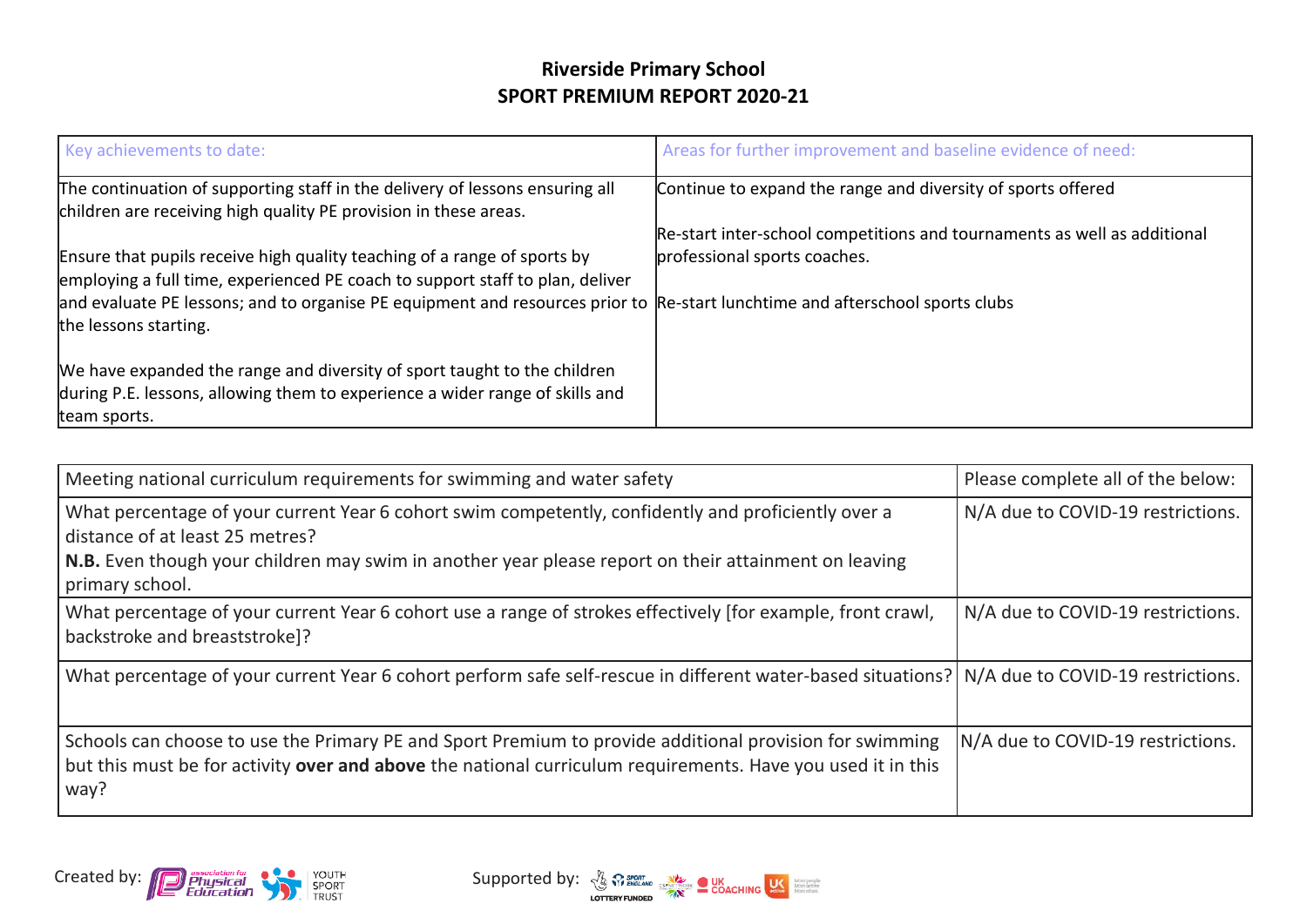| Academic Year: 2020/21                                                                                                                                          | <b>Total fund allocated: £</b>                                                                                     | Date Updated:<br>26/07/2019 |                                                                                                                                                                                                                                                   |                                                                                                                                                 |
|-----------------------------------------------------------------------------------------------------------------------------------------------------------------|--------------------------------------------------------------------------------------------------------------------|-----------------------------|---------------------------------------------------------------------------------------------------------------------------------------------------------------------------------------------------------------------------------------------------|-------------------------------------------------------------------------------------------------------------------------------------------------|
| Key indicator 1: The engagement of all pupils in regular physical activity                                                                                      |                                                                                                                    |                             |                                                                                                                                                                                                                                                   |                                                                                                                                                 |
| School focus with clarity on<br>intended impact on pupils:                                                                                                      | Actions to achieve:                                                                                                | Funding<br>allocated:       | Outcome                                                                                                                                                                                                                                           | Sustainability and<br>suggested next steps:                                                                                                     |
| Provide an extensive range of<br>sports-related play equipment<br>available to pupils at lunchtime to<br>ensure they are physically active<br>during lunchtime. | Purchase play equipment<br>appropriate for sports play across<br>the whole school.                                 | £                           | The use of equipment has been limited<br>due to class bubbles and equipment<br>being shared out between them to<br>avoid mixing, however it is used<br>properly and actively every day by an<br>average of 75% of pupils across to the<br>school. | Replace equipment as it<br>becomes damaged;<br>widen the types of<br>equipment available so<br>it can be rotated to<br>maintain pupil interest. |
| Training of Meal Time Assistants to<br>engage pupils to use new sports<br>equipment                                                                             | Train staff to ensure that they are<br>engaging as many pupils as<br>possible in the active play at<br>lunchtimes  | <b>NA</b>                   |                                                                                                                                                                                                                                                   | Train pupils as play<br>leaders                                                                                                                 |
| Key indicator 2: The profile of PESSPA being raised across the school as a tool for whole school improvement.                                                   |                                                                                                                    |                             |                                                                                                                                                                                                                                                   |                                                                                                                                                 |
| School focus with clarity on intended<br>impact on pupils:                                                                                                      | Actions to achieve:                                                                                                | Funding<br>allocated:       | Evidence and impact:                                                                                                                                                                                                                              | Sustainability and<br>suggested next steps:                                                                                                     |
| Targeted subject leader training to<br>increase the profile of PESSPA and<br>staff confidence when teaching P.E. to and guidance to deliver high-<br>pupils.    | Train staff to ensure they are<br>confident in using the planning<br>quality lessons.                              |                             | Evidence of planning and training to<br>staff in subject leader folders. Staff have<br>been consulted on their views of P.E.<br>and suggestions have been taken on<br>lboard.                                                                     | Evaluate the impact of<br>training and the use of<br>the scheme after the                                                                       |
| Implementation of a whole school<br>scheme to ensure for coverage of the<br>national curriculum, progression of<br>skills over the years and consistency        | Roll out scheme to all members of<br>staff and PE coach and ensure all<br>members are confident in using<br>lthis. |                             | Members of staff will receive detailed<br>planning schemes and long-term<br>overviews to ensure the teaching of P.E.<br>is consistent, engaging and age-                                                                                          | Autumn Term.                                                                                                                                    |

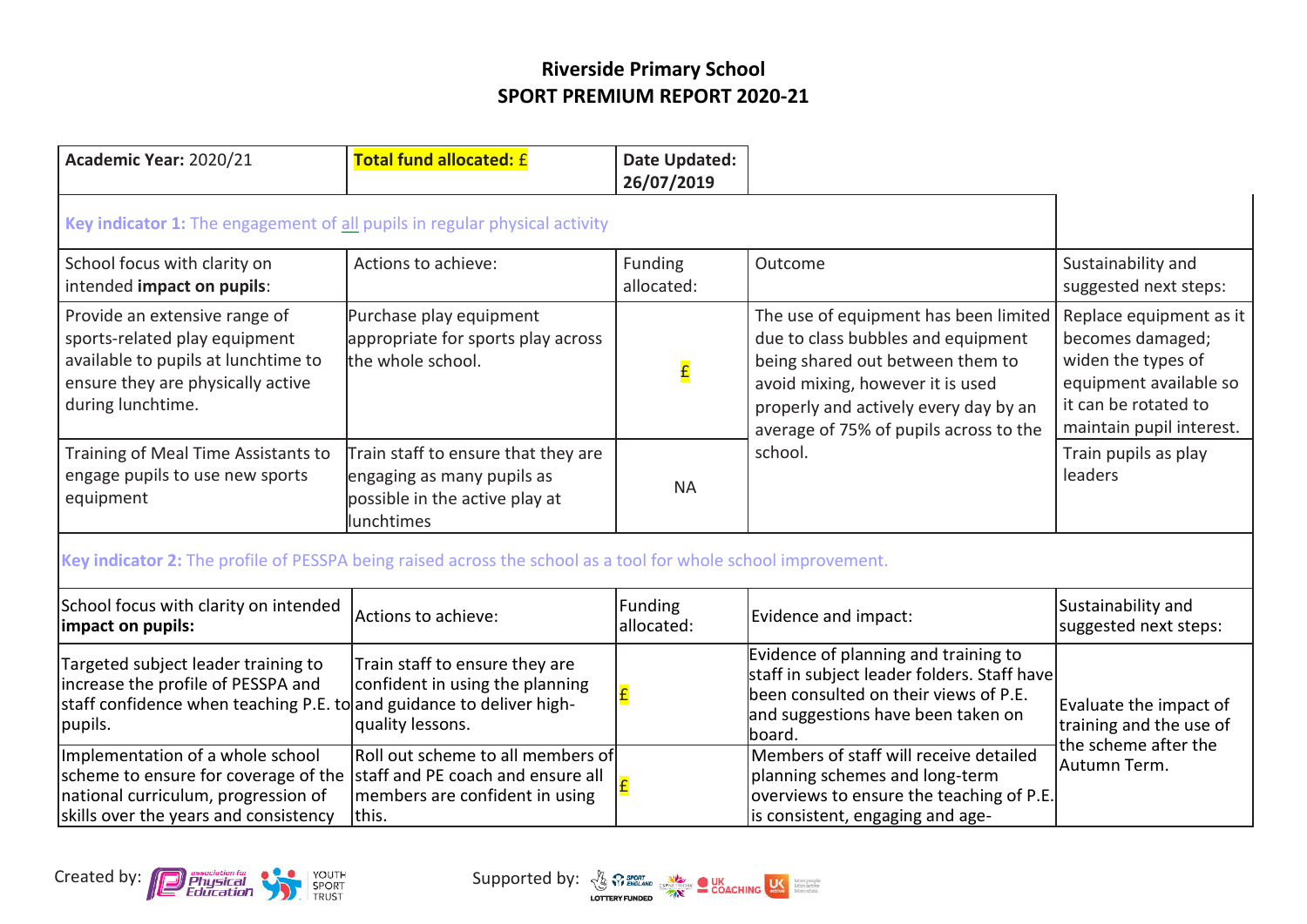| lacross the school.                                                                                                                                                                                                                                                               |                                                                                                                                                                            |                              | appropriate for their classes whilst<br>covering NC Objectives.                                                                                                                                   |                                                                                                   |  |
|-----------------------------------------------------------------------------------------------------------------------------------------------------------------------------------------------------------------------------------------------------------------------------------|----------------------------------------------------------------------------------------------------------------------------------------------------------------------------|------------------------------|---------------------------------------------------------------------------------------------------------------------------------------------------------------------------------------------------|---------------------------------------------------------------------------------------------------|--|
| Key indicator 3: Increased confidence, knowledge and skills of all staff in teaching PE and sport                                                                                                                                                                                 |                                                                                                                                                                            |                              |                                                                                                                                                                                                   |                                                                                                   |  |
| School focus with clarity on intended Actions to achieve:<br>impact on pupils:                                                                                                                                                                                                    |                                                                                                                                                                            | <b>Funding</b><br>allocated: | Outcome                                                                                                                                                                                           | Sustainability and<br>suggested<br>next steps:                                                    |  |
| Ensure that pupils receive high<br>quality teaching of a range of sports<br>by employing a full time, experienced Coach.<br>PE coach to support staff to plan,<br>deliver and evaluate PE lessons; and<br>to organise PE equipment and<br>resources prior to the lessons starting | As current post holder is leaving,<br>advertise and employ new P.E.                                                                                                        |                              | New P.E. Coach employed.<br>Pupils receive quality PE teaching for<br>(teacher-led) indoor and (specialised<br>P.E. coach) outdoor session weekly to<br>cover all aspects of the P.E. curriculum. | Familiarise P.E. coach<br>with the scheme, school<br>and equipment available.                     |  |
| Train class teachers to deliver<br>gymnastic and dance through the<br>implementation of a scheme.                                                                                                                                                                                 | Roll out scheme with log-in details $E$<br>to explain to members of staff<br>how to access and use the<br>resources, increasing their<br>confidence, knowledge and skills. |                              |                                                                                                                                                                                                   | Train class teachers to<br>deliver gymnastics and<br>dance and evaluate after<br>the Autumn term. |  |
|                                                                                                                                                                                                                                                                                   | Key indicator 4: Broader experience of a range of sports and activities offered to all pupils                                                                              |                              |                                                                                                                                                                                                   |                                                                                                   |  |
| School focus with clarity on intended Actions to achieve:<br>impact on pupils:                                                                                                                                                                                                    |                                                                                                                                                                            | Funding<br>allocated:        | Outcome                                                                                                                                                                                           | Sustainability and<br>suggested<br>next steps:                                                    |  |
| Identify pupils who cannot swim 25m<br>after and send for additional<br>swimming lessons<br>N/A due to COVID-19 restrictions                                                                                                                                                      | Keep register of achievements &<br>organise extra top up lessons<br>N/A due to COVID-19 restrictions                                                                       |                              | A further 18% of the Y4 cohort of pupils<br>achieved their 25m<br>N/A due to COVID-19 restrictions                                                                                                | Continue identifying<br>pupils.                                                                   |  |



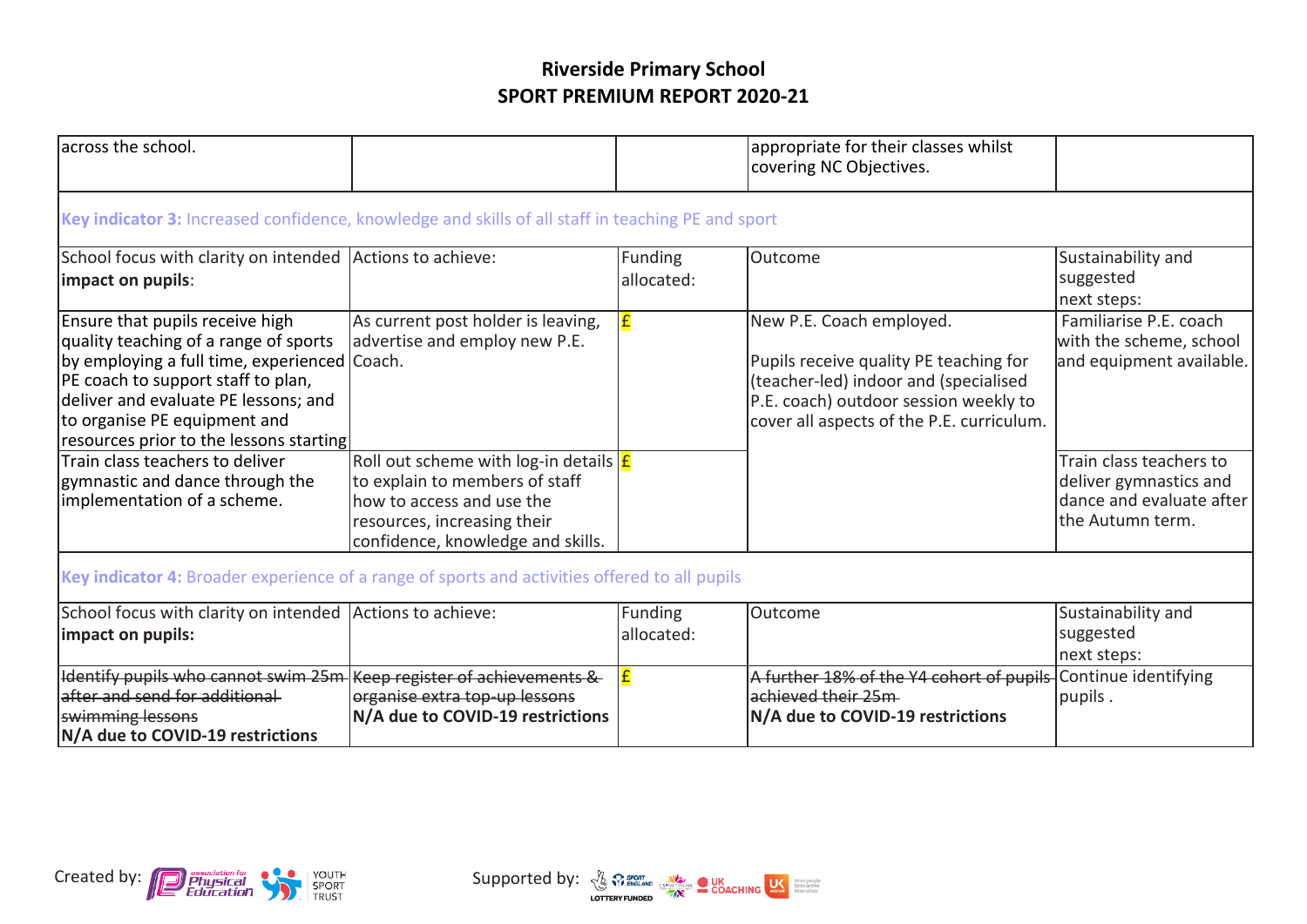| The school's sports coach to expose<br>pupils to a wide range of sports that<br>they would not ordinarily participate<br>in. A sports coach that is qualified in a $\vert$ Take termly stock takes from<br>variety of sports-football, rugby,<br>multi-skills etc. Who has the skills and equipment.<br>knowledge to not only plan but<br>deliver and support the teaching of<br>high quality physical education across activities.<br>the year groups. | Purchase any necessary<br>equipment.<br>which we have then ordered new<br>Teach a broad range of sports and |                        | Pupils able to participate in a widening<br>range of sports with the appropriate<br>and necessary equipment.<br>Our sports coach has purchased new<br>equipment to engage in a wide range of linspire, motivate and<br>sports- a variety of multi skills<br>equipment; new balls- footballs,<br>basketballs, tennis balls; new basketball COVID-19.<br>hoops, badminton sets, tennis nets,<br>football goals.<br>The children have been taught a wide<br>range of different sports and games<br>such as: football, rugby, handball,<br>netball, rounders, dodgeball, bench<br>ball, cricket, dance and yoga. | Contact additional<br>professional sports<br>people (such as<br>Plymouth Argyle,<br>Plymouth Raiders etc) to<br>coach pupils as it hasn't<br>been available due to |
|---------------------------------------------------------------------------------------------------------------------------------------------------------------------------------------------------------------------------------------------------------------------------------------------------------------------------------------------------------------------------------------------------------------------------------------------------------|-------------------------------------------------------------------------------------------------------------|------------------------|--------------------------------------------------------------------------------------------------------------------------------------------------------------------------------------------------------------------------------------------------------------------------------------------------------------------------------------------------------------------------------------------------------------------------------------------------------------------------------------------------------------------------------------------------------------------------------------------------------------|--------------------------------------------------------------------------------------------------------------------------------------------------------------------|
| To train and organise a school sport<br>committee who engage in the<br>planning and developments of events. was allocated.                                                                                                                                                                                                                                                                                                                              | After the previous sports team<br>had moved on, a new P.E. team                                             | N/A                    | The new P.E. team has worked together<br>to plan and organise events as well as<br>has received training.                                                                                                                                                                                                                                                                                                                                                                                                                                                                                                    |                                                                                                                                                                    |
| Run a 4 week summer school<br>targeted at Pupil Premium children to and allocate spaces to children.<br>ensure that over the holidays they<br>are active, well fed and engaged in<br>safe activities. There will be a<br>minimum of one hour physical<br>activity per day                                                                                                                                                                               | Set up the school; arrange staff                                                                            |                        | 50 pupils per day for 4 weeks are signed Look for future funding<br>up for the summer school                                                                                                                                                                                                                                                                                                                                                                                                                                                                                                                 | streams to support                                                                                                                                                 |
| Y6 Adventurous outdoors activity<br>residential to enable children to<br>experience outdoor rock climbing,<br>kayaking, canoeing, coasteering,<br>orienteering                                                                                                                                                                                                                                                                                          | Book outdoor activity centre                                                                                | NA (Central<br>budget) | 63 Y6 pupils participated in these sports Continue to allocate                                                                                                                                                                                                                                                                                                                                                                                                                                                                                                                                               | school budget to support                                                                                                                                           |

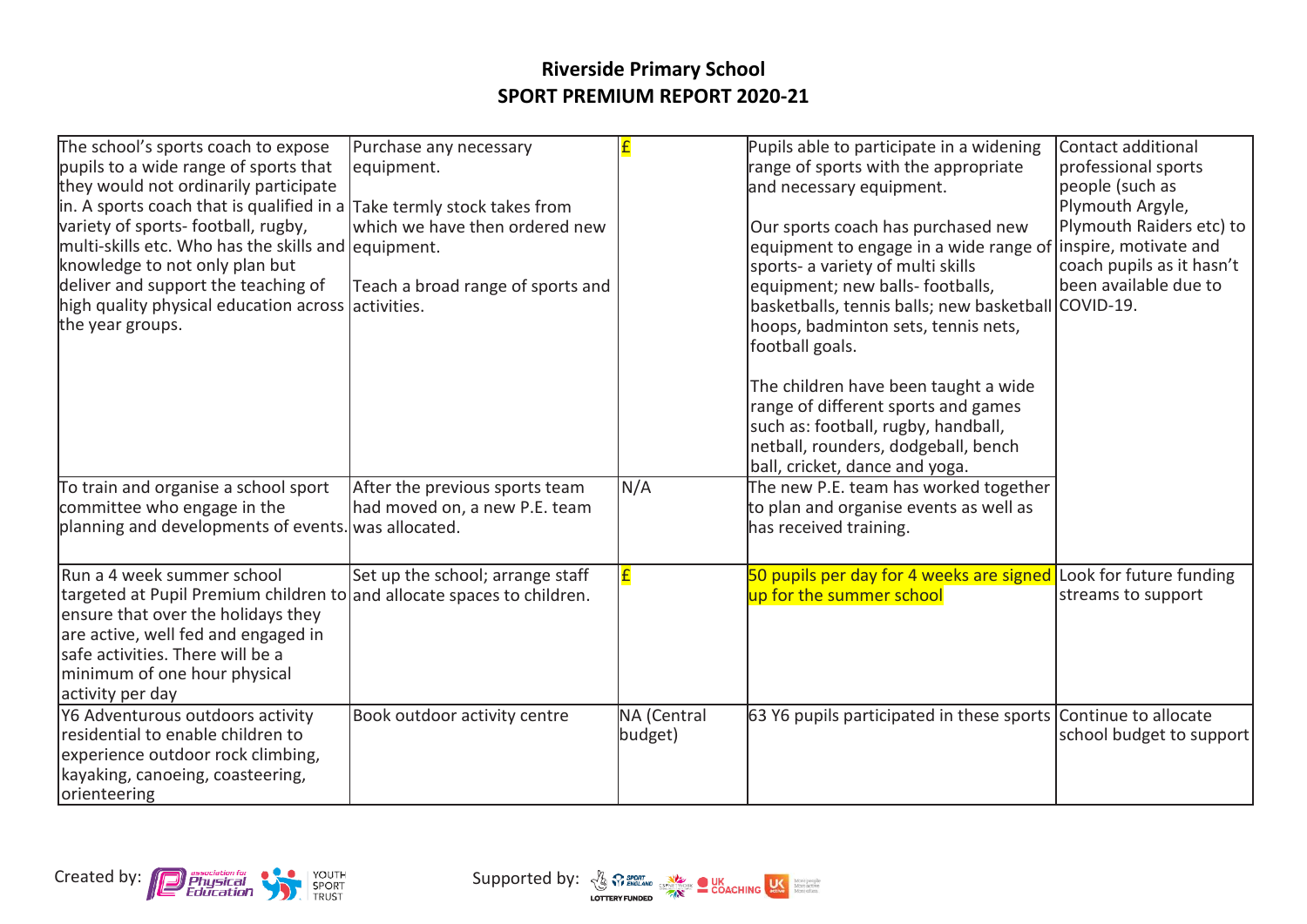| Key indicator 5: Increased participation in competitive sport                                                                                                                                                                                                                                                                                                                                                                                                                                                                                                                                                                                                                     |                                                                                                                                                                                                        |                       |                                                                                                                                                                                                                                                              |                                                                                                                                                                                                                                    |
|-----------------------------------------------------------------------------------------------------------------------------------------------------------------------------------------------------------------------------------------------------------------------------------------------------------------------------------------------------------------------------------------------------------------------------------------------------------------------------------------------------------------------------------------------------------------------------------------------------------------------------------------------------------------------------------|--------------------------------------------------------------------------------------------------------------------------------------------------------------------------------------------------------|-----------------------|--------------------------------------------------------------------------------------------------------------------------------------------------------------------------------------------------------------------------------------------------------------|------------------------------------------------------------------------------------------------------------------------------------------------------------------------------------------------------------------------------------|
| School focus with clarity on intended Actions to achieve:<br>impact on pupils:                                                                                                                                                                                                                                                                                                                                                                                                                                                                                                                                                                                                    |                                                                                                                                                                                                        | Funding<br>allocated: | Evidence and impact:                                                                                                                                                                                                                                         | Sustainability and<br>suggested<br>next steps:                                                                                                                                                                                     |
| Host the annual Riverside Sports Day<br>engaging pupils in a different variety<br>of athletics and get them to compete<br>individually as well as part of teams.                                                                                                                                                                                                                                                                                                                                                                                                                                                                                                                  | To run a whole school event,<br>getting everyone excited for and<br>involved in PE!<br>This created opportunities for<br>children to feel engaged in<br>leading, managing and officiating<br>an event. | £                     | The Sports Days were held on three<br>separate days (Nursery and Foundation;<br>Years 1, 2, 3; and Years 4, 5, 6) to<br>ensure the activities were pitched at<br>the right level for all children, allowing<br>everyone to join in and feel<br>accomplished. | Continue next year<br>hopefully being able to<br>invite parents and<br>publicise active links to<br>the local community.<br>Hold the Riverside Half<br>Marathon which was not<br>able to go ahead due to<br>COVID-19 restrictions. |
| Celebrate in assemblies children who<br>participate in sports. Children are<br>rewarded when they have taken part<br>lin inter and intra festivals. Award<br>ceremonies take place during<br>assemblies where merit points are<br>collated and the winning house teams<br>are awarded the trophy for winning<br>each week. Merits are given for<br>participation in PE and clubs. Sports<br>day points are also collated to add<br>onto these house teams. At the end<br>of the academic year we celebrate a<br>children with a special Sports Award<br>('The Golden Torch') for their<br>outstanding participation and effort<br>during P.E. This is chosen by the P.E.<br>team. | Invite parents to tell us what<br>extracurricular sporting clubs their<br>children attend, where they are<br>and how much they cost so we can<br>share this information more<br>widely.                | <b>NA</b>             | Awareness raised of local sporting clubs Continue<br>available. Children inspired by success<br>of their peers.                                                                                                                                              |                                                                                                                                                                                                                                    |